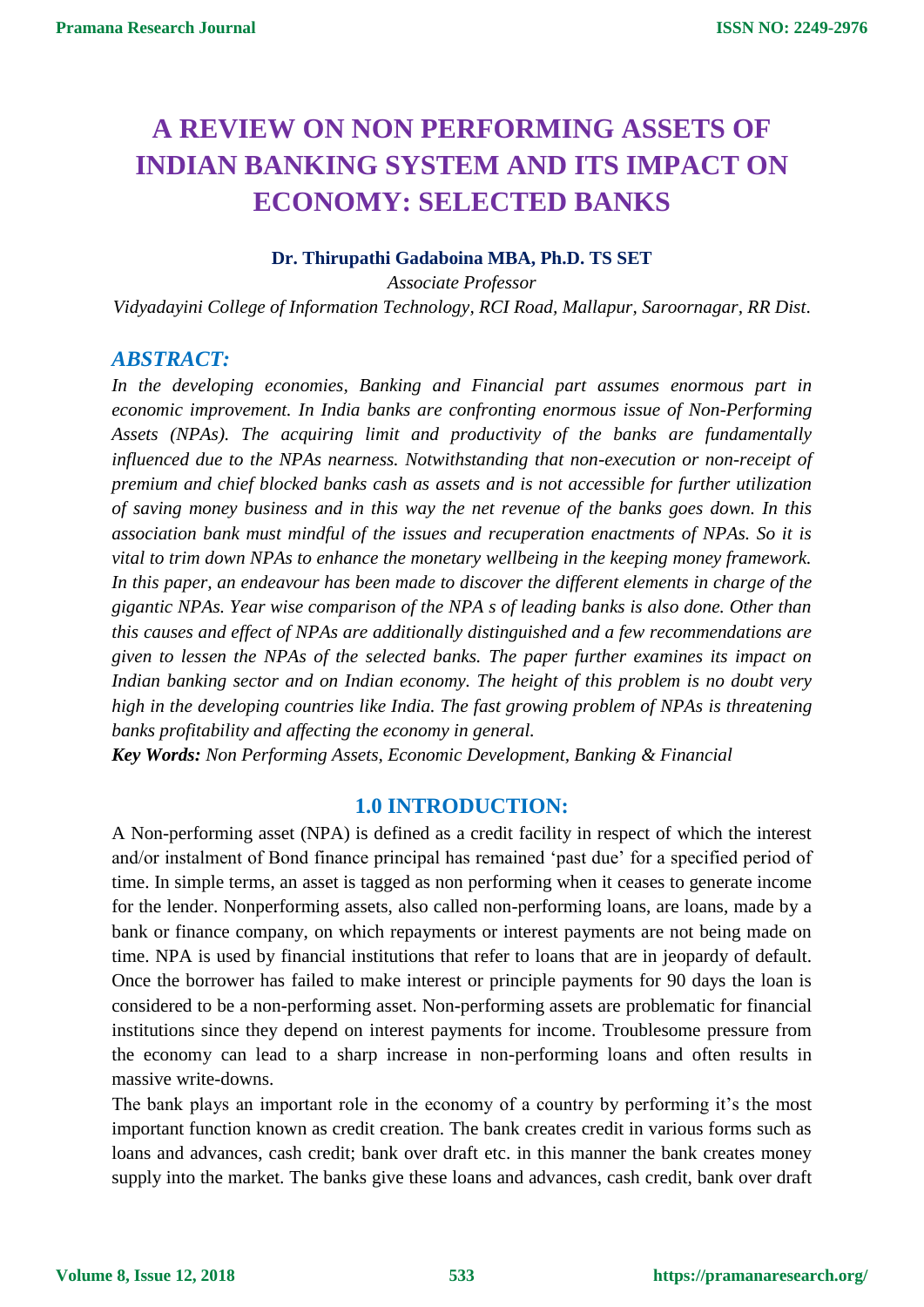to the individuals, firms, companies, government, etc. in this sense the bank plays role of a lender of money and all these parties play the role of borrower. Unfortunately the credit provided by the bank doesn't come back to the bank. This creates bad debts, which is known as NonPerforming Assets (NPA) in the terminology of bank.

**Criteria for NPAs:** Loans don't go bad right away. Most loans allow customers a certain grace period. Then they are marked overdue. After a certain number of days, the loan is classified as a nonperforming loan. Banks usually classify as nonperforming assets any commercial loans which are more than 90 days overdue and any consumer loans which are more than 180 days overdue. For agricultural loans, if the interest and/or the installment or principal remains overdue for two harvest seasons; it is declared as NPAs. But, this period should not exceed two years. After two years any unpaid loan/installment will be classified as NPA.

**Causes of NPA:** NPAS result from what are termed "Bad Loans" or defaults. Default, in the financial parlance, is the failure to meet financial obligations, say non-payment of a loan installment. These loans can occur due to the following reasons:

1. Default - One of the main reasons behind NPA is default by borrowers.

2. Economic conditions - Economic condition of a region affected by natural calamities or any other reason may cause NPA.

3. No more proper risk management - Speculation is one of the major reasons behind default. Sometimes banks provide loans to borrowers with bad credit history. There is high probability of default in these cases.

4. Mis-management - Often ill-minded borrowers bribe bank officials to get loans with an intention of default.

5. Diversion of funds - Many times borrowers divert the borrowed funds to purposes other than mentioned in loan documents. It is very hard to recover from these kind of borrowers.

6. Bad lending practices

7. Overhang component (due to environmental reasons, natural calamities, business cycle, Disease Occurrence, etc...)

2.0 Literature review:

**Murari Premnath Sharma, (2015)** A "Non-Performing Asset" (NPA) was defined as a credit facility in respect of which the interest and/ or instalment of principal has remained "past due" for a specified period of time. An asset, including a leased asset, becomes nonperforming when it ceases to generate income for the bank. The Non-Performing Assets strike terror in banking sector today. The dreaded NPA increases year by year continuously. Due to this risk performance of the banking sector has been decreasing and some of them have been liquidated. The three letter black snake (NPA) is going up. Now we should think seriously about the regulator norms of our financial sector. It may be guarantor norms, recovery rules and its implementation. All banking policy has a chance of improvement. All the recommendations work in certain limitation, condition and assumption. We cannot predict about the customers perception about the loan repayment. Out of majority and big defaulters are escape from the recovery and innocent guarantor some time trap in this incident or bank may lost its assets. Therefore now there are various techniques developed by the defaulters. At the time of application their intention may be doubtful. Sometime internal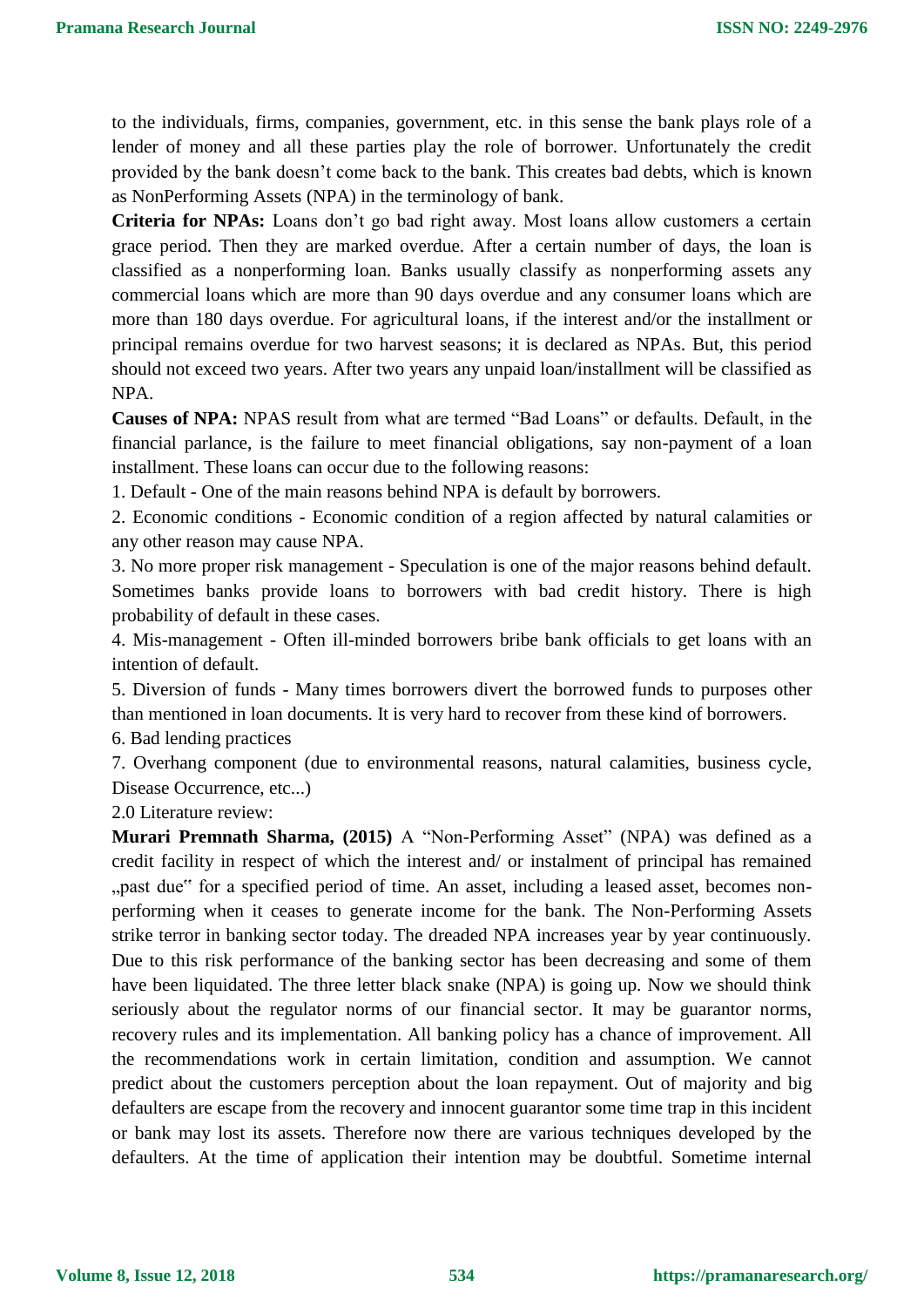employee also involved in this activity. This study focused on impact of NPA on national economy and recommendation of regulatory norms.

**Ankit Garg, (2016)** Non-performing Asset is one of the prevalent problem of Indian Banking sector. For the past three decades, the banking system has several outstanding achievements to its credit. Many banks are facing the problem of NPAs which hampers the business of the banks. Nonperforming assets are a drain to the banks. Various research studies have been conducted to analyze the root causes of NPA. The following study tries to understand the concept of NPA, its causes and impact on profitability. The problem of NPA impacts profitability, Liquidity and results in credit loss. Unless and otherwise proper remedial measures are taken the quantum of non-performing assets cannot be reduced and the bank will incur losses to a great extent.

**Diksha Sahni, (2017)** In India Non-performing assets are one of the major concerns for banks.NPA is the best Indicator for the health of the banking industry. NPAs reflect the performances of banks. .NPAs is the primary indicators of credit risk. NPAs are an inevitable burden on the banking industry. Hence the success of a bank depends upon methods of managing NPAs. The Public Sector Banks have shown very good performance over the private sector banks as far as the financial operations are concerned. The Public Sector Banks have also shown comparatively good result. However, the only problem of the Public Sector Banks these days are the increasing level of the non performing assets. The non performing assets of the Public Sector Banks have been increasing regularly year by year. On the contrary, the non performing assets of private sector banks have been decreasing regularly year by year except some years. Generally reduction in NPAs shows that banks have strengthened their credit appraisal processes over the years and increased in NPAs shows the necessity of provisions, which bring down the overall profitability of banks. The Indian banking sector is facing a serious problem of NPA. The magnitude of NPA is comparatively higher in public sectors banks than private sector banks. To improve the efficiency and profitability of banks the NPA need to be reduced and controlled.

#### **3.0 RESEARCH METHODOLOGY:**

Descriptive research approach is selected for this research and various research paper have been studied in this regard. The studied is conducted for the selected public sector bank and private sector bank. The study is based on the secondary data collected from various RBI annual reports research paper and articles.

#### **Selected Banks for the Study:**

- **A. Public Sector Banks**
- 1. State Bank of India
- 2. Bank of India
- 3. IDBI Bank
- **B. Private Sector Banks**
- 1. AXIS BANK
- 2. ICICI BANK
- 3. YES BANK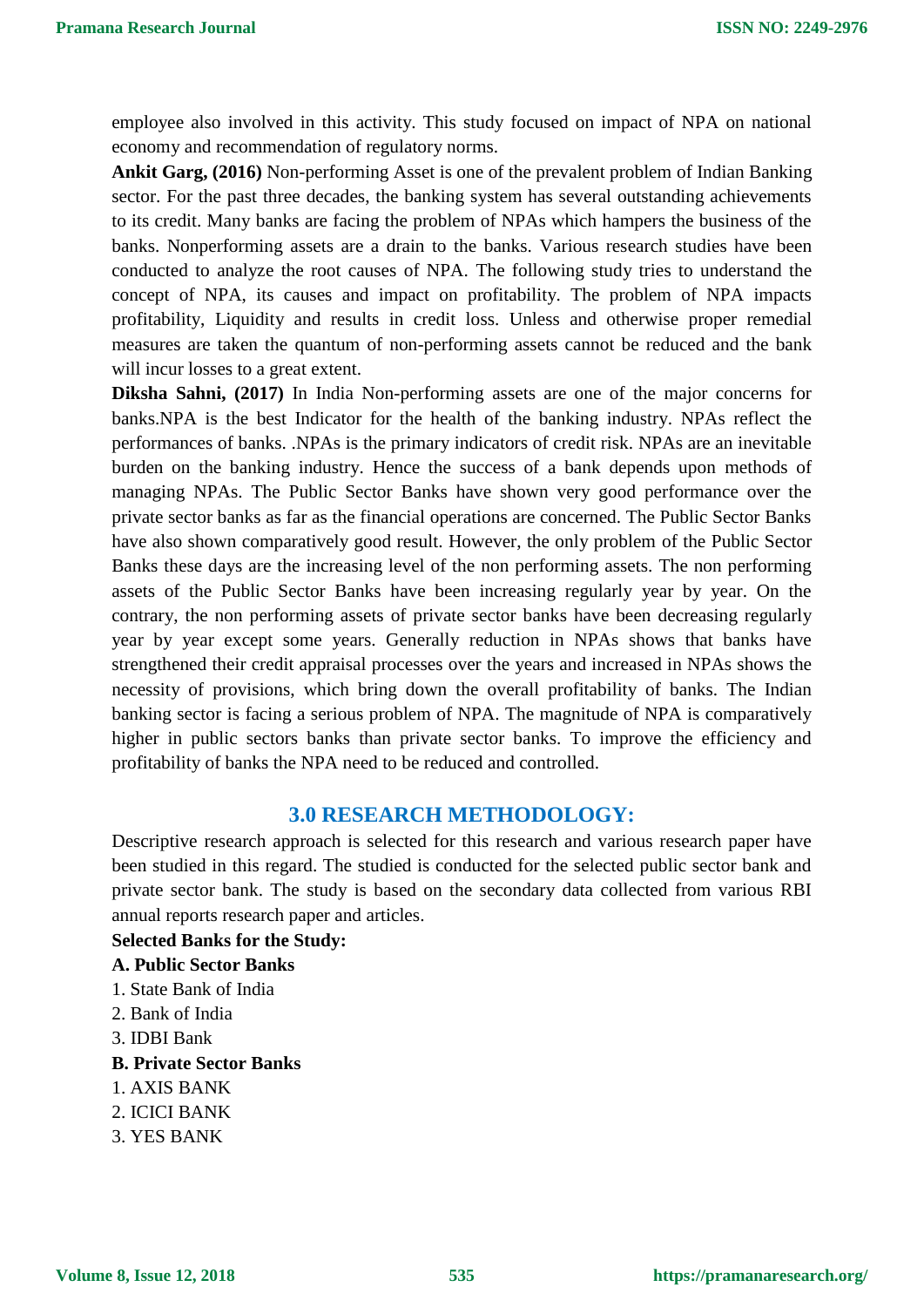| Sr.No                       | Bank                      | <b>NPAs</b> | <b>NPA Ratios</b> |  |
|-----------------------------|---------------------------|-------------|-------------------|--|
| <b>Public Sector Banks</b>  |                           |             |                   |  |
|                             | <b>State Bank of Inda</b> | 1,88,068    | 9.97              |  |
| $\overline{2}$              | Bank of India             | 51,019      | 13.05             |  |
| 3                           | <b>IDBI</b> Bank          | 50,173      | 24.11             |  |
| <b>Private Sectors Bank</b> |                           |             |                   |  |
| 4                           | <b>ICICI Bank</b>         | 43,148      | 7.99              |  |
| 5                           | <b>AXIS Bank</b>          | 22,031      | 5.03              |  |
| 6                           | <b>YES Bank</b>           | 1,364       | 0.97              |  |

#### **Indian Banks and their NPA and NPAs Ratios**

#### **Data Analysis & Interpretation**

#### **Net NPA.Gross NPA and stress assets till March 2018**

| <b>NPA</b> | Net NPA% | <b>Gross NPA%</b> | Stressed assets% |
|------------|----------|-------------------|------------------|
| $Mar-13$   |          | 3.4               | 9.2              |
| $Sep-13$   | 2.3      | 4.2               | 10.2             |
| Mar- $14$  | 2.2      | 4.1               | 10               |
| $Sep-14$   | 2.5      | 4.5               | 10.7             |
| $Mar-15$   | 2.5      | 4.6               | 11.1             |
| $Sep-15$   | 2.8      | 5.6               | 11.3             |
| Mar-16     | 4.6      | 7.6               | 11.5             |
| $Mar-17$   | 8.5      | 9.3               | 11.6             |
| Mar - 18   | 8.9      | 9.5               | 11.9             |



#### **Graph NPA, Gross NPA and Stress Assets of C.B.**

The above table depict the % of Net, Gross NPA and Stress assets during the period 2013 to 2018 the % increase continuously. It forecast that in 2017 it will reach at 8.5and 9.3 and it will be critical for banking system.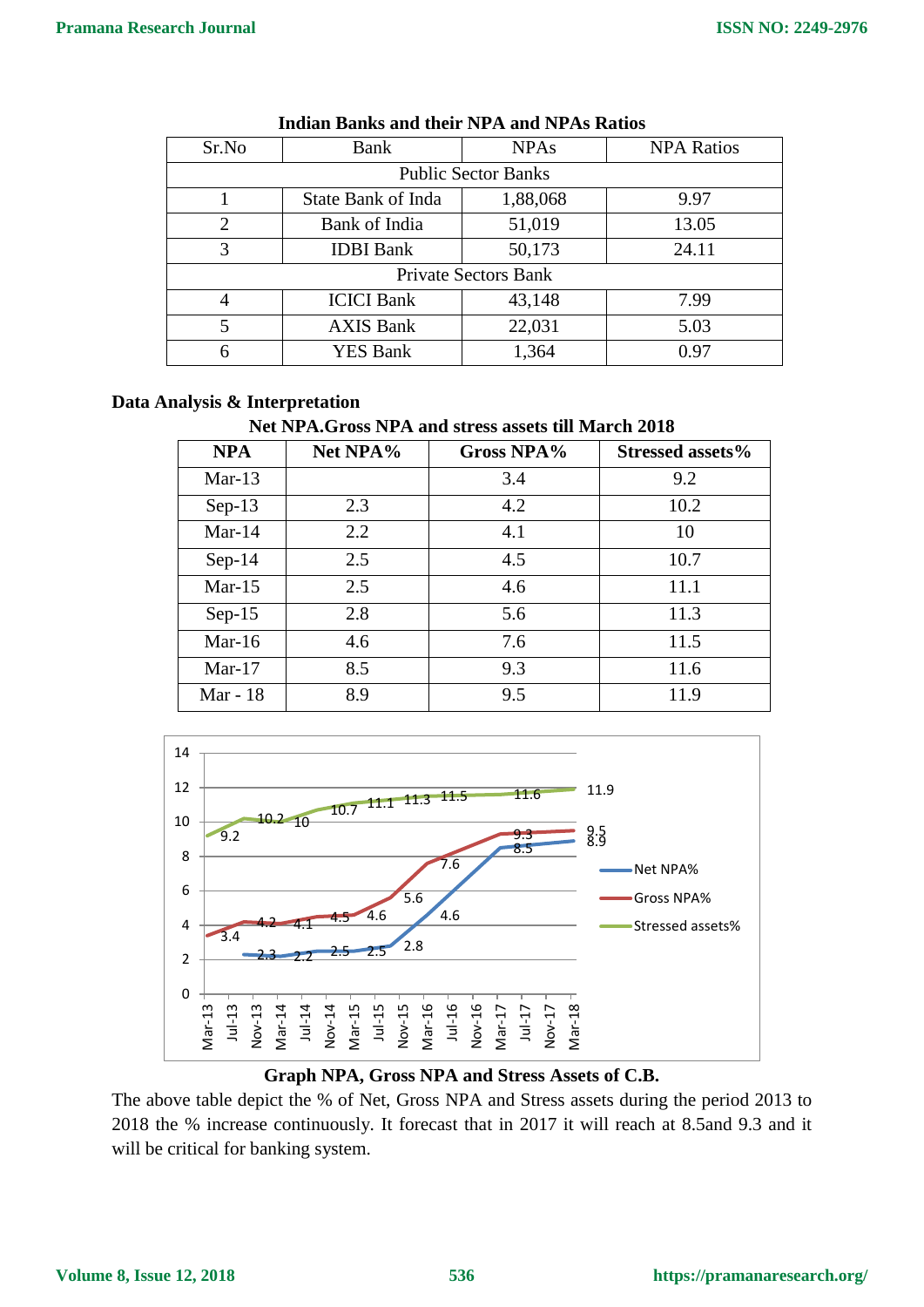From the above it is clear that in Public Sector Banks the State Bank of India has the highest NPA of Rs 1, 88,068cr, Followed by Bank of India which has a NPA of Rs 51,019Cr and IDBI Bank having a NPA of 50,173cr.

In Private sector bank, ICICI Bank has the highest NPA's of Rs 43,148cr, Followed by AXIS bank which has a NPA of Rs 22,031cr and YES bank having a NPA of 1,364 cr.

Impacts of NPAs on the Indian Economy:

The problem of NPAs in the Indian banking system is one of the most important and the most formidable problems that had impact on the Indian economy. higher NPA's ratio quake the confidence of investors, depositors, lenders etc. it also causes poor recycling of funds, which in turn will have harmful effect on the deployment of credit. The un- recovers debts or NPA's affects not only these banks but it is also hazardous for Indian economy.

- The higher is the amount of non-performing assets (NPA) the weaker will be the bank's revenue stream.
- Indian Banking sector has been facing the NPA issue due to the mismanagement in the loan distribution carried by the Public sector banks.
- As the NPAs of the banks will rise, it will bring a scarcity of funds in the Indian markets. Few banks will be willing to lend if they are not sure of the recovery of their money.
- The price of loans interest rates will shoot up badly. Shooting of interest rates will directly impact the investors who wish to take loans for setting up infrastructural, industrial projects etc.
- All these factors hurt the overall demand in the Indian economy.

# **4.0 CONCLUSION**

Managing bad loans and controlling them at lowest level has become paramount important for the banking sector in recent years. It is found that the impact of NPAs on the Indian economy is because of mismanagement in banks. Certain precautions if taken from the very beginning the incidence of borrower accounts turning bad may be reduced to large extent. Such as pre - sanction formalities, promptness and follow up action. Because of mismanagement in bank there is a positive relation between Total Advances, Net Profits and NPA of bank which is not good. Positive relation between NPA & profits are due to wrong choice of clients by Banks. There is an adverse effect on the Liquidity of Bank. Bank is unable to give loans to the new customers due to lack of funds which arises due to NPA As per the government, the main reasons for rise in NPAs are sluggishness in the domestic growth in the recent past, slow recovery in the global economy and continuing uncertainty in global markets leading to lower exports of various products such as textiles and leather.

## *REFERENCES:*

- *1. Mathur B.L., (2001) Monetary Management, Discovery Publishing house, New Delhi,.*
- *2. Shrivastava R.M. & Nigam Divya, (2003) Management of Indian Financial Institution, Himalaya Publishing House, Mumbai.*